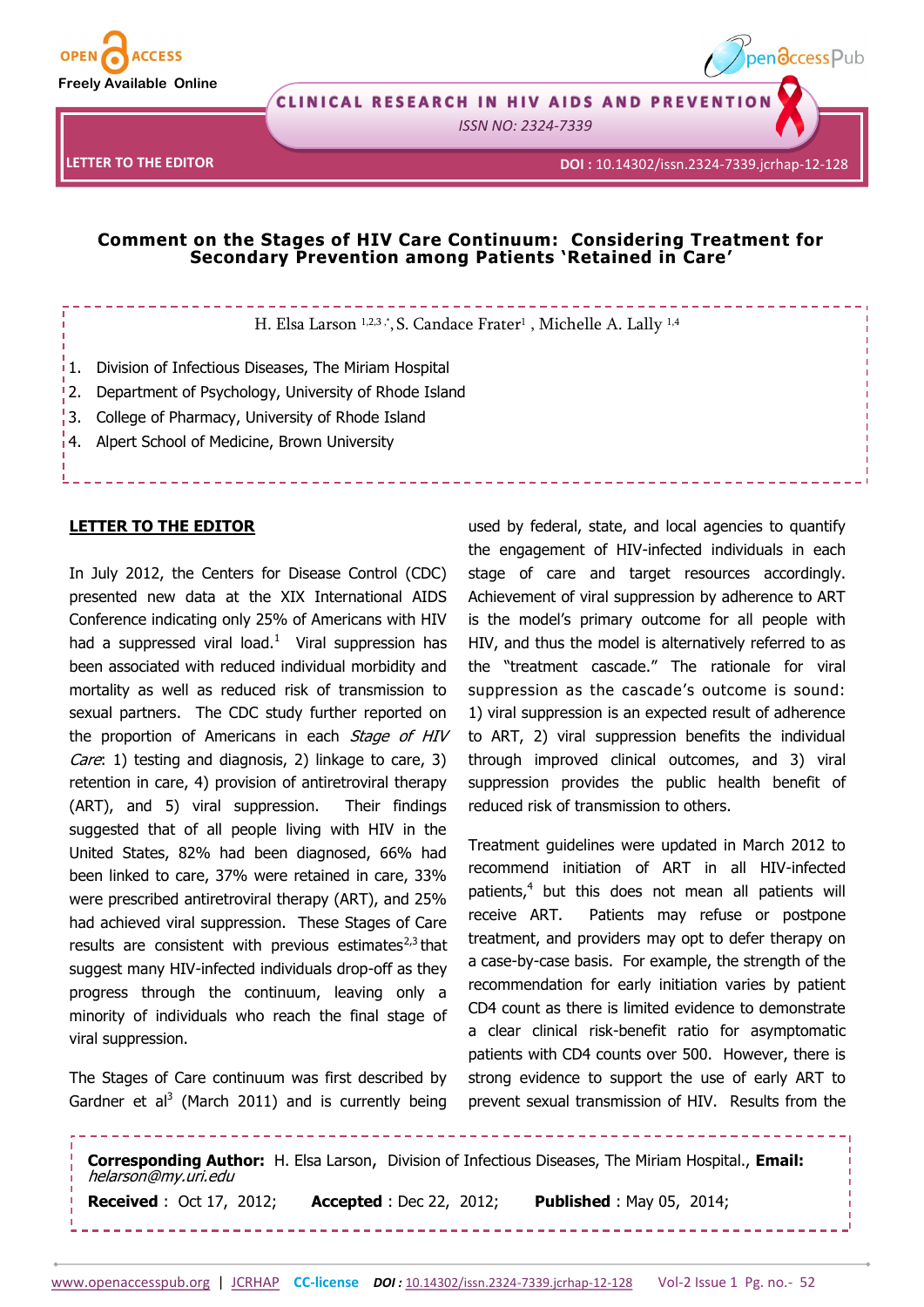

HPTN 052 trial demonstrated a 96% reduction in heterosexual transmission associated with early ART.<sup>5</sup> Based on these and other data, early initiation of ART is now recommended for all patients who are at-risk of transmitting to sexual partners (regardless of CD4 count) for public health benefit. Providers' decisions to treat an individual should consider the clinical benefits and limitations of early ART for each patient, while also evaluating the degree of transmission risk to partners and relative benefit of treatment to prevent secondary transmission.

Recently, we were interested in determining if HIVinfected patients with transmission risk<sup>6</sup> (plasma viral loads ≥3500 and not currently on ART) received secondary prevention counseling from their providers. Based on an earlier study, it was estimated that 7-11% of these clinic patients may be at high biological risk for HIV transmission based on a higher plasma viral load and ART non-use. $^7$  In October 2010, we conducted a retrospective cohort study using chart review and found that 6% of our clinic population  $(N=79)$  were at significant biological risk for transmission based on their plasma viral load.<sup>8</sup> These cases were then dichotomized to the High-Risk  $(n=53)$  or Low-Risk  $(n=26)$  group based on behavioral risk. High-Risk was defined as ≥1 reported episode of unprotected vaginal or anal sex with an uninfected partner, ≥1 reported episode of needlesharing with an uninfected partner, or  $\geq 1$  positive sexually transmitted infection result in the past 22 months. Low-Risk was defined as no reported sexual contact or needle-sharing with uninfected partners, only reported sex or needle-sharing with other HIV-infected partners, or 100% reported condom use. We found that 67% of these patients were categorized as High-Risk. Given the high behavioral risk of transmission within this group of patients with detectable plasma viral loads (≥3500), we explored factors to explain why these patients were not prescribed ART to decrease their risk



As of March 2012, all patients known to be at risk for transmission are recommended candidates for early initiation of ART for secondary prevention, even if they are asymptomatic. The third boxed recommendation states that "effective ART also has been shown to prevent transmission of HIV from an infected individual to a sexual partner; therefore, ART should be offered to patients who are at risk of transmitting HIV to sexual partners (AI [heterosexuals] or AIII [other transmission risk groups])"<sup>4</sup>. Prioritizing treatment for individuals to reduce risk of transmission to their partners can help achieve the goal of viral suppression for all. Our data described a group of patients engaged in care, not on ART, and at high-risk for transmitting HIV to their partners. These data, combined with recent estimates about viral suppression, suggest there may be utility to integrating tailored risk

*(Continued on page 54)*

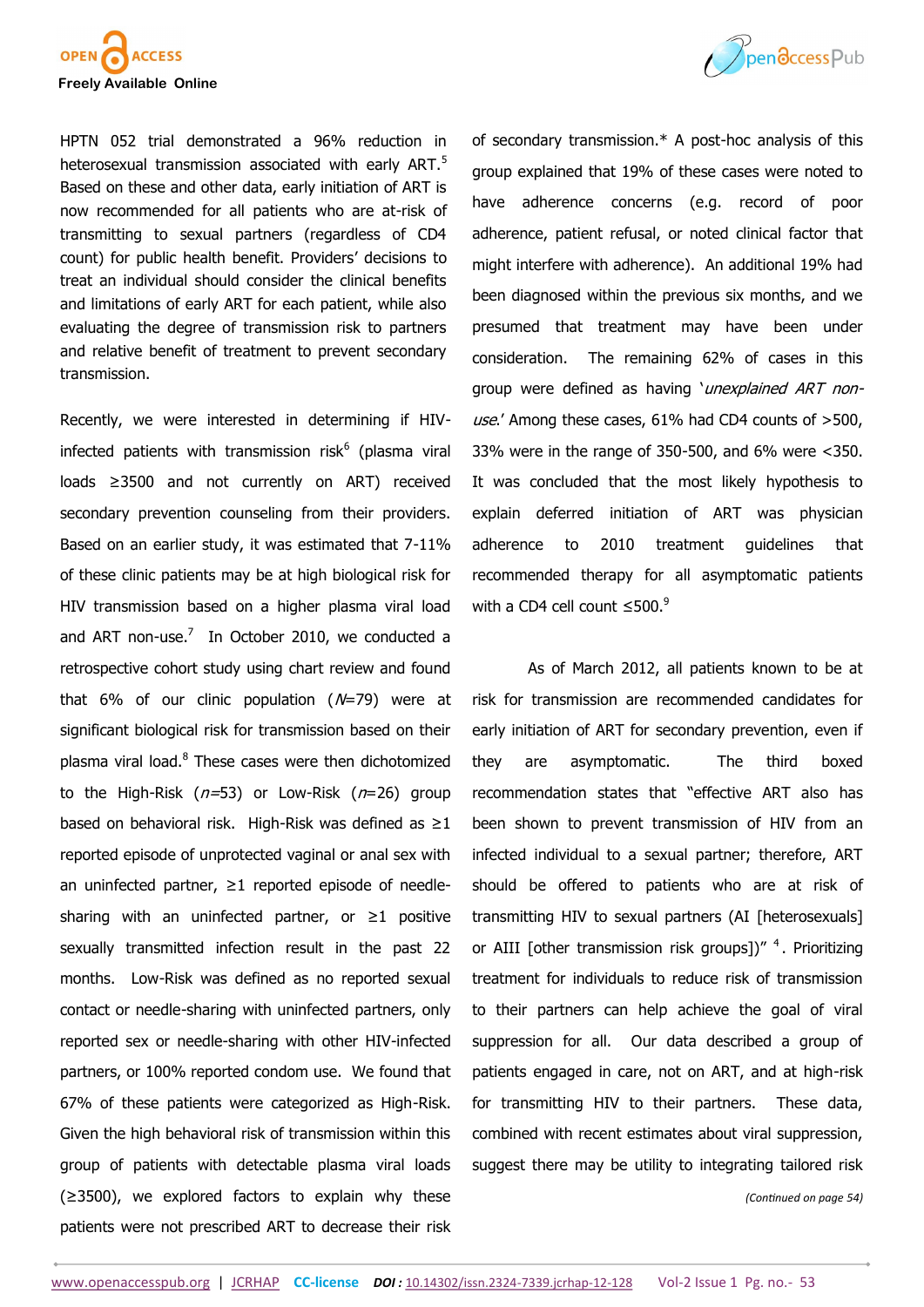



assessments into the treatment cascade. Clinical tools, models, or practices to better identify patients at-risk of transmission can accommodate treatment for secondary prevention purposes while synergistically facilitating stage progression from the "retained in care" stage to the "initiation of ART" stage. We propose a simple screening algorithm to stratify patients into risk categories based on their combined biological and behavioral risk profile. Our model, the **ACT-R FACT-R** (Algorithm to Categorize Transmission Risk) is a 3-tier algorithm to stratify patients to one of three categories: 1) At-Risk: no current biological or behavioral risk factors, 2) Higher Risk: behavioral or biological risk factor, or 3) Highest Risk: behavioral *and* biological risk factors (Figure 1). The results obtained from this brief

screening could help providers identify patients likely to be core transmitters of HIV, and offer them ART and other recommended interventions<sup>10</sup> that are matched to their current biological and behavioral risk profile (e.g. STI screening and treatment, brief behavioral interventions, risk reduction counseling, assessment for ART readiness and adherence concerns).

In conclusion, the Stages of Care continuum is very effective at simplifying a complex process of HIV clinical care. Reaching viral suppression requires a person know their HIV status (e.g. be tested and receive their results), then they must be linked to HIV care and present for their appointment (e.g. usually measured by at least 1 visit, or CD4/PVL count, within 12 months),

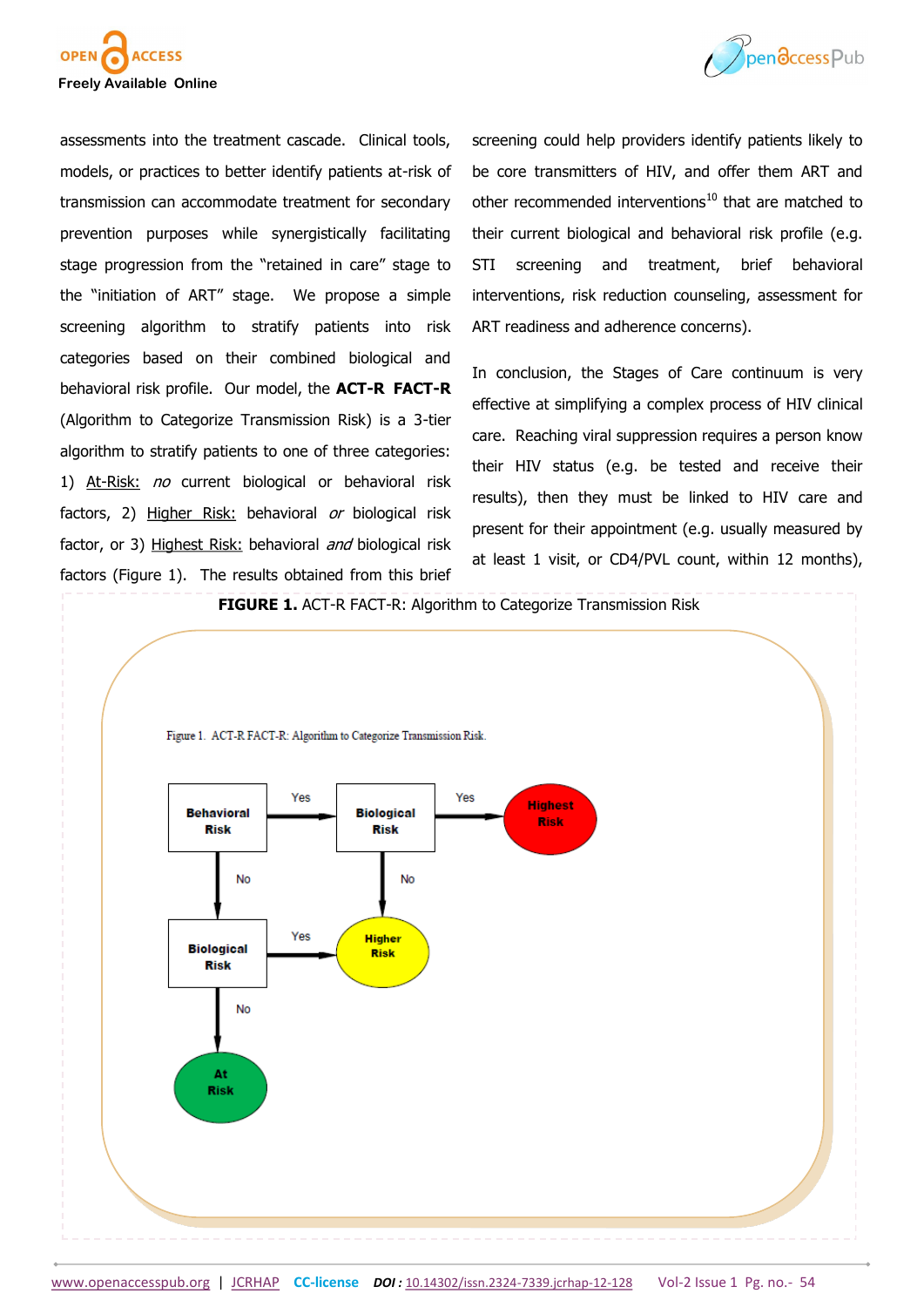

Ppendccess Pub

then they must be retained in care (e.g. typically described as 2 visits, or CD4/PVL counts, within 12 months), then they must receive ART and adhere to their regimen, and then they must reach and maintain an undetectable viral load (e.g. <50 copies at last measurement). Most people with HIV are not virally suppressed. There is an urgent need to increase the number of HIV-infected people who achieve viral suppression. Review of the Stages of Care data show a linear decrease, or steady drop-off, through the stages. To reduce drop-offs, intervention strategies should be matched to a patient's Stage of Care to help them transition to the next stage. We suggest that the ACT-R FACT-R or similar practical and easy-to-use clinical tools could be an effective stage-matched intervention for patients retained in care, but not yet on ART. Implementation of this tool in clinic settings could assist providers in their decisions to treat patients based on transmission risk, thereby providing an additional intervention that increases the proportion of HIVinfected individuals on ART. A considerable proportion of Americans that have initiated ART have been able to achieve viral suppression. Integrating stage-matched secondary prevention interventions into the treatment cascade may be a new way to help close the gap between key stages and further promote viral suppression for all.

(\*when this study was conducted, treatment guidelines recommended initiation of ART based on CD4 count. However, there was growing evidence to support early initiation of therapy for secondary prevention and 2010 guidelines indicated a BIIa recommendation for those in serodiscordant relationships who did not qualify for initiation based on CD4 count<sup>9</sup>).

## **REFERENCES**

1. Hall HI, Frazier EL, Rhodes P, et al. Continuum of HIV care: differences in care and treatment by sex and race/ethnicity in the United States. Washington, DC, USA: XIX International AIDS Conference, 2012.

2. Cohen SM, Van Handel MM, Branson BM, et al. Vital Signs: HIV prevention through care and treatment – United States. Morbidity and Mortality Weekly Reports 2011; 60(47): 1618-1622.

3. Gardner EM, McLees MP, Steiner JF, del Rio C, Burman WJ. The spectrum of engagement in HIV care and its relevance to test-and-treat strategies for prevention of HIV infection. Clinical Infectious Diseases 2011; 52(6): 793-800.

4. Department of Health and Human Services. Guidelines for the use of antiretroviral agents in HIV-1 infected adults and adolescents, updated March 29, 2012. Retreived from www.aidsinfo.nih.gov.

5. Cohen MS, Chen YQ, McCauley M. Prevention of HIV-1 Infection with Early Antiretroviral Therapy N Engl J Med 2011; 365:493-505

6. Quinn TC, Wawer, MJ, Sewankambo, N., et al. Viral load and heterosexual transmission of human immunodeficiency virus type. New England Journal of Medicine 2000; 342: 921–929.

7. Lally MA, O'Connell R, Peel S, Michael N., Jagodzinski L. Nucleic acid detection in patients whose HIV RNA levels are near the lower limit of detection: implications for endpoint determination in HIV vaccine trials. Boston, MA, USA: 15th Conference of Retroviral Opportunistic Infections, 2008.